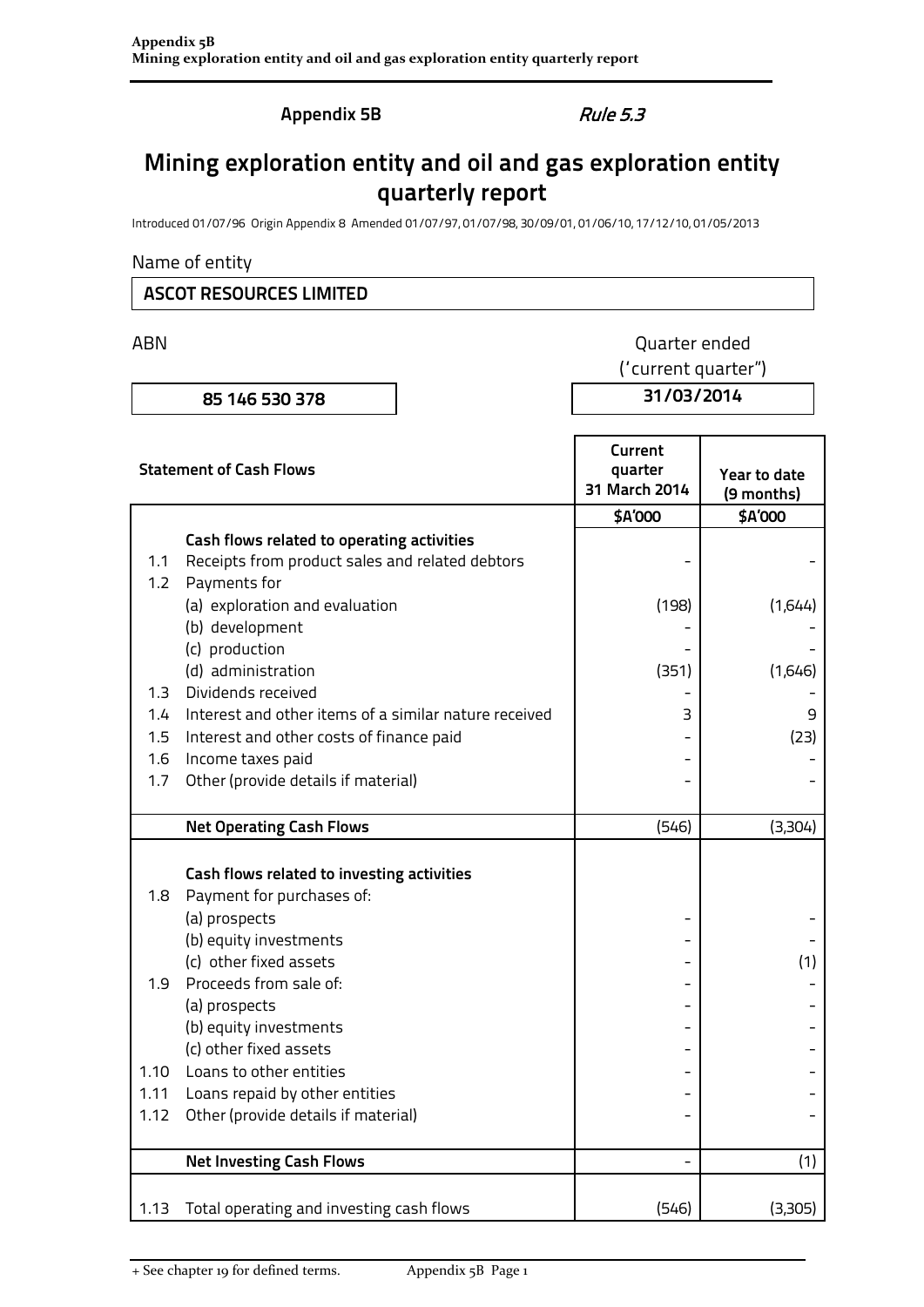|      | Statement of cash flows continued                               |     |       |
|------|-----------------------------------------------------------------|-----|-------|
|      | Cash flows related to financing activities                      |     |       |
| 1.14 | Proceeds from issues of shares, options, etc.                   | 750 | 995   |
| 1.15 | Proceeds from sale of forfeited shares                          |     |       |
| 1.16 | Proceeds from borrowings                                        |     | 2,050 |
| 1.17 | Repayment of borrowings                                         |     |       |
| 1.18 | Dividends paid                                                  |     |       |
| 1.19 | Other (Share issue costs on Non-Cash Director Shares<br>issued) |     |       |
|      |                                                                 |     |       |
|      | <b>Net Financing Cash Flows</b>                                 | 750 | 3,045 |
|      |                                                                 |     |       |
|      | Net increase (decrease) in cash held                            | 204 | (260) |
| 1.20 | Cash at beginning of quarter/year to date                       | 426 | 891   |
| 1.21 | Exchange rate adjustments to item 1.20                          | (2) | (3)   |
| 1.22 | Cash at end of quarter                                          | 628 | 628   |

#### **Payments to directors of the entity, associates of the directors, related entities of the entity and associates of the related entities**

|      |                                                                  | Curent quarter<br>\$A'000 |
|------|------------------------------------------------------------------|---------------------------|
| 1.23 | Aggregate amount of payments to the parties included in item 1.2 | 72                        |
| 1.24 | Aggregate amount of loans to the parties included in item 1.10   |                           |
|      |                                                                  |                           |

1.25 Explanation necessary for an understanding of the transactions

1.23 Directors Fees: \$12,000, Reimbursement of Project and Administration expenses incurred: \$59,846

#### **Non-cash financing and investing activities**

2.1 Details of financing and investing transactions which have had a material effect on consolidated assets and liabilities but did not involve cash flows

None

<sup>+</sup> See chapter 19 for defined terms.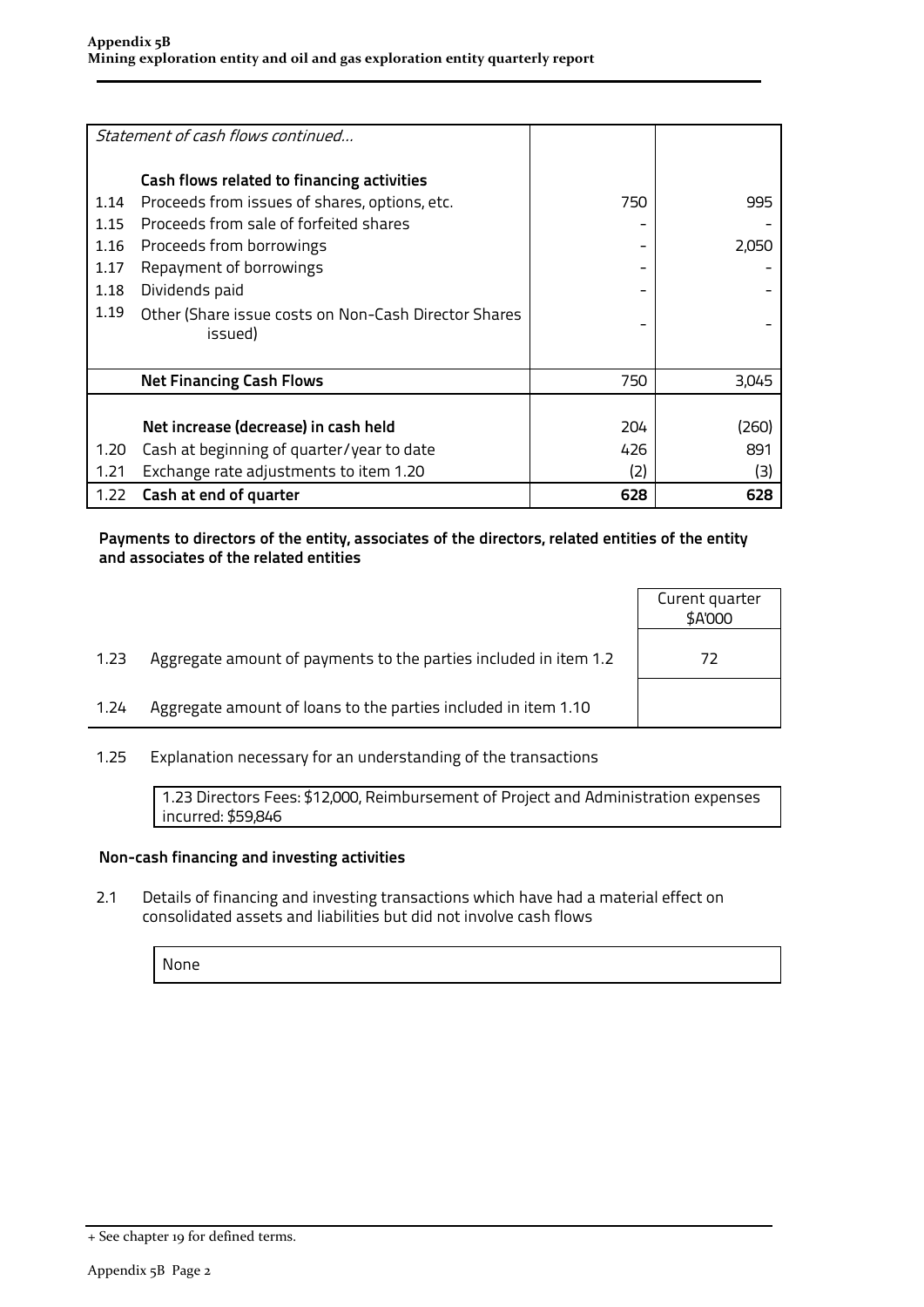2.2 Details of outlays made by other entities to establish or increase their share in projects in which the reporting entity has an interest

None

#### **Financing facilities available**

Add notes as necessary for an understanding of the position.

|     |                             | Amount available<br>\$A'000 | Amount used<br>\$A'000 |  |
|-----|-----------------------------|-----------------------------|------------------------|--|
| 3.1 | Loan facilities             | 2.770                       | 2,770                  |  |
| 3.2 | Credit standby arrangements |                             |                        |  |

|     | <b>Estimated cash outflows for next quarter</b> | \$A'000 |
|-----|-------------------------------------------------|---------|
| 4.1 | Exploration and evaluation                      | $375*$  |
| 4.2 | Development                                     |         |
| 4.3 | Production                                      |         |
| 4.4 | Administration                                  | 799     |
|     | <b>Total</b>                                    | 1,174   |

The above cash flow forecast has been prepared based on the assumptions that

- 1. the Company will undertake a capital raising during Q4 FY14. In support of this the Company has received commitments in respect of A\$10 million, subject to completion of the acquisition of the Wonumnna Project; and
- 2. exploration and evaluation includes funds to be allocated to the development of the Wonmunna Project subject to completion of its acquisition.

### **Reconciliation of cash**

| Reconciliation of cash at the end of the quarter<br>(as shown in the statement of cash flows) to the<br>related items in the accounts is as follows. |                          | Curent quarter<br>\$A'000 | Previous quarter<br>\$A'000 |  |
|------------------------------------------------------------------------------------------------------------------------------------------------------|--------------------------|---------------------------|-----------------------------|--|
| 5.1                                                                                                                                                  | Cash on hand and at bank | 578                       | 376                         |  |
| 5.2                                                                                                                                                  | Deposits at call         | 50                        | 50                          |  |
| 5.3                                                                                                                                                  | Bank overdraft           |                           |                             |  |
| Other (provide details)<br>5.4                                                                                                                       |                          |                           |                             |  |
| Total: cash at end of quarter (item 1.22)                                                                                                            |                          | 628                       | 426                         |  |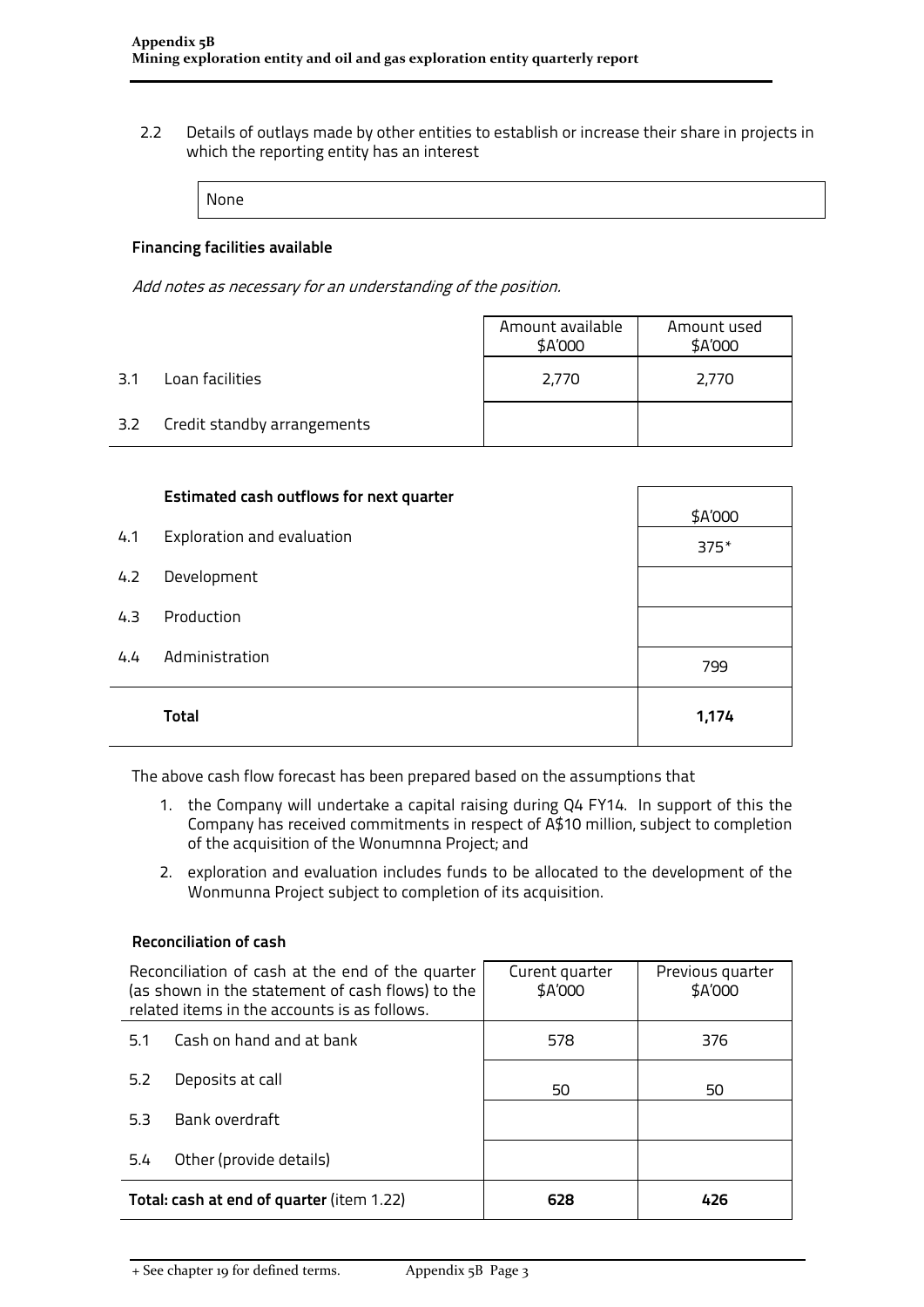### **Changes in interests in mining tenements and petroleum tenements**

|     |                                                                                         | Tenement<br>reference<br>and location | Nature of<br>interest<br>(note (2)) | Interest at<br>beginning of<br>quarter | Interest at<br>end of<br>quarter |
|-----|-----------------------------------------------------------------------------------------|---------------------------------------|-------------------------------------|----------------------------------------|----------------------------------|
| 6.1 | Interests in mining<br>tenements and<br>petroleum<br>relinquished, reduced<br>or lapsed |                                       |                                     |                                        |                                  |
| 6.2 | Interests in mining<br>tenements and<br>petroleum acquired or<br>increased              |                                       |                                     |                                        |                                  |

<sup>+</sup> See chapter 19 for defined terms.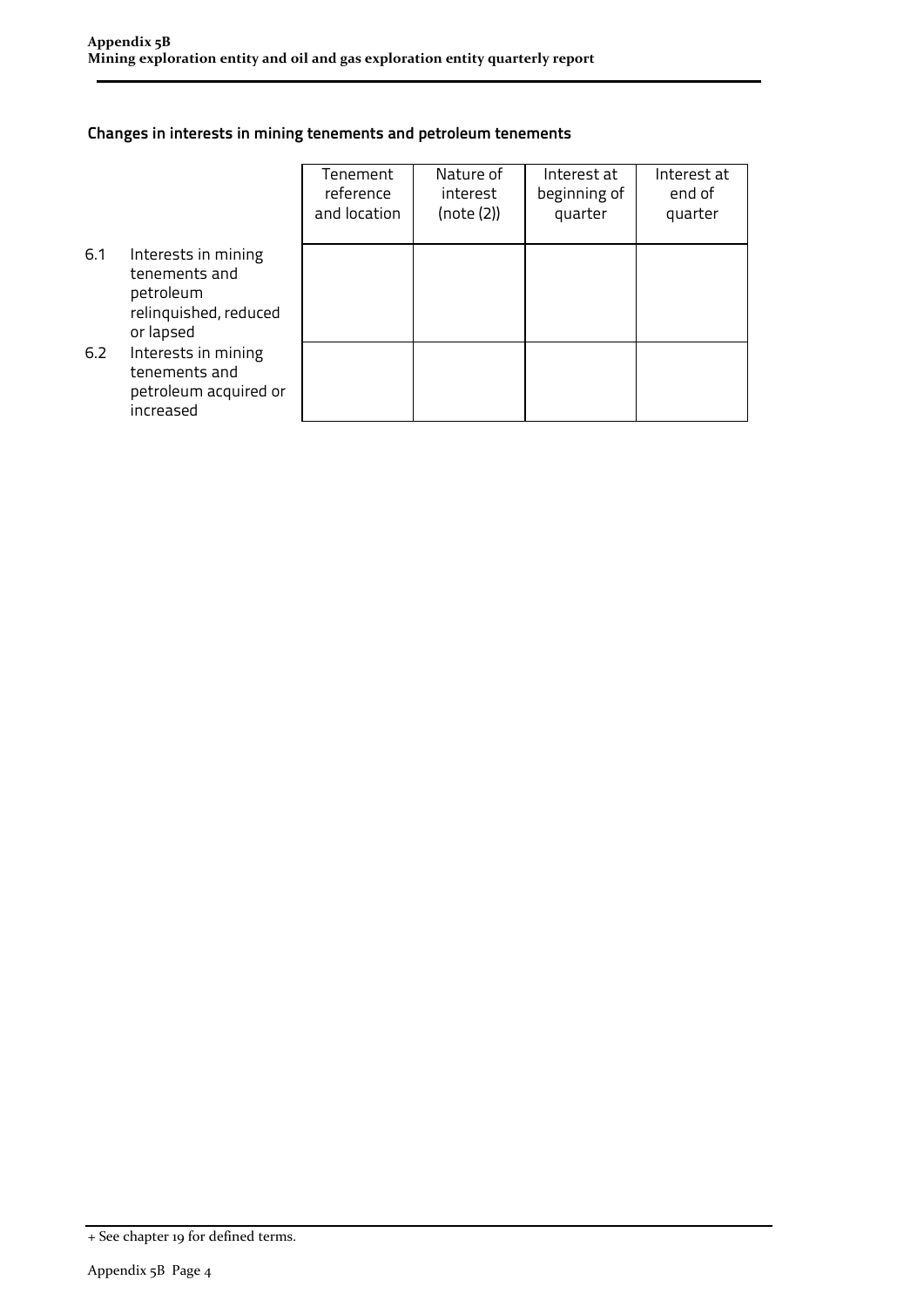#### **Issued and quoted securities at end of current quarter**

Description includes rate of interest and any redemption or conversion rights together with prices and dates.

|      |                                                                        | Total number   | Number<br>quoted | Issue price<br>per security<br>(see note 3)<br>(cents) | Amount paid<br>up per<br>security<br>(see note 3)<br>(cents) |
|------|------------------------------------------------------------------------|----------------|------------------|--------------------------------------------------------|--------------------------------------------------------------|
| 7.1  | Preference +securities (description)                                   | $\overline{a}$ |                  |                                                        |                                                              |
| 7.2  | Changes during quarter                                                 |                |                  |                                                        |                                                              |
|      | Increases through issues<br>(a)                                        |                |                  |                                                        |                                                              |
|      | (b)<br>Decreases through returns of<br>capital, buy-backs, redemptions |                |                  |                                                        |                                                              |
| 7.3  | +Ordinary securities                                                   | 47,467,051     | 47,467,051       | $\overline{\phantom{0}}$                               |                                                              |
| 7.4  | Changes during quarter                                                 |                |                  |                                                        |                                                              |
|      | (a)<br>Increases through issues                                        | 23,147,952     | 23,147,952       |                                                        |                                                              |
|      | (b)<br>Decreases through return of<br>capital, buy-backs               |                |                  |                                                        |                                                              |
| 7.5  | +Convertible debt securities                                           | $\overline{4}$ | Nil              | \$2,770,000                                            |                                                              |
| 7.6  | Changes during quarter                                                 |                |                  |                                                        |                                                              |
|      | Increases through issues<br>(a)                                        |                | Nil              |                                                        |                                                              |
|      | (b)<br>Decreases through securities<br>matured, converted              |                |                  |                                                        |                                                              |
| 7.7  | <b>Options</b>                                                         |                |                  | Exercise                                               |                                                              |
|      | (description)                                                          |                |                  | price                                                  | Expiry date                                                  |
|      |                                                                        | 800,000        |                  | \$0.20                                                 | 22/02/2016                                                   |
|      |                                                                        | 6,272,670      |                  | \$0.10                                                 | 28/11/2016                                                   |
|      | (performance rights)                                                   | 7,500,000      |                  | Nil                                                    | 30/06/2015                                                   |
| 7.8  | Issued during quarter                                                  |                |                  |                                                        |                                                              |
| 7.9  | Exercised during quarter                                               |                |                  | $\overline{a}$                                         |                                                              |
| 7.10 | Expired during quarter                                                 | 3,000,000      |                  | \$0.20                                                 | 31/01/2014                                                   |
| 7.11 | Cancelled during the quarter<br>(Performance Rights)                   | 9,000,000      |                  | Nil                                                    | 17/03/2014                                                   |
| 7.12 | Debentures (totals only)                                               |                |                  |                                                        |                                                              |
| 7.13 | Unsecured notes (totals only)                                          |                |                  | $\overline{\phantom{0}}$                               |                                                              |